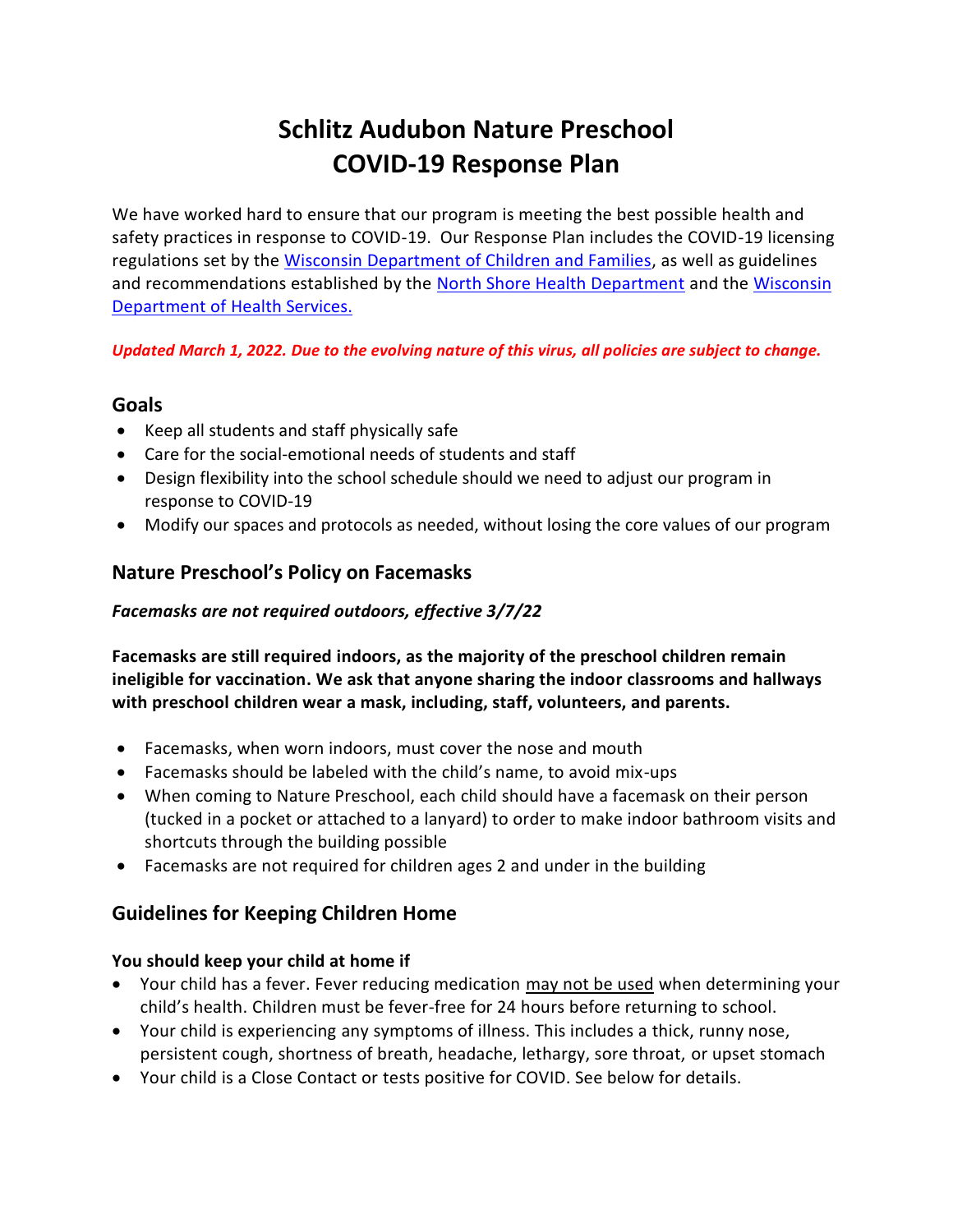# **If Your Child is a Close Contact**

#### **A Close Contact is defined as someone who has been**

- Near a person with COVID-19 for at least 15 cumulative minutes when health and safety measures were insufficient.
- Broadly speaking, this means that masks were either not worn, not worn properly, and that individuals were closer than 3-to-6 feet, within 24 hours.
- If the exposure occurred at least 48 hours prior to the onset of symptoms or a positive COVID test, this is not considered close contact.
- Unvaccinated children must remain home for 5 full days if they have been identified as a Close Contact (the day of exposure is considered Day 0)
- If, after 5 full days, no symptoms have developed, they may return to school on Day 6
- They must wear a facemask at Nature Preschool for an additional 5 days, even outside
- A fully vaccinated preschool child does *not* need to quarantine *if they are asymptomatic*
- We are requiring that any vaccinated preschool child who has been identified as a close contact wear a facemask for the following 5 days at Nature Preschool, even outside
- *Because the details surrounding each Close Contact situation are so varied, we ask families to call us at 414-352-2880 x 154 to talk over your specific circumstances. That way, we can make the best possible decision about your child's safe return to school.*

# **If a Child Tests Positive for COVID**

- **Children who test positive for COVID must isolate at home for 5 full days, regardless of vaccination status**
- The day symptoms first occurred is considered Day 0
- If no symptoms occurred, they day they took their COVID test is considered Day 0
- If, after 5 full days, no symptoms have developed, they may return to school on Day 6
- If they experience any symptoms of illness, in addition to their 5-day isolation period they must be symptom-free for 24 hours before returning to preschool
- **They must wear a facemask while at preschool for an additional 5 days after their isolation ends, including outside**

# **Actions Taken if a Child Develops Symptoms of COVID-19 at Preschool**

**If a child develops symptoms of COVID-19, we will follow the same basic protocol we use with any contagious illness.** 

Our protocols regarding sickness include the following: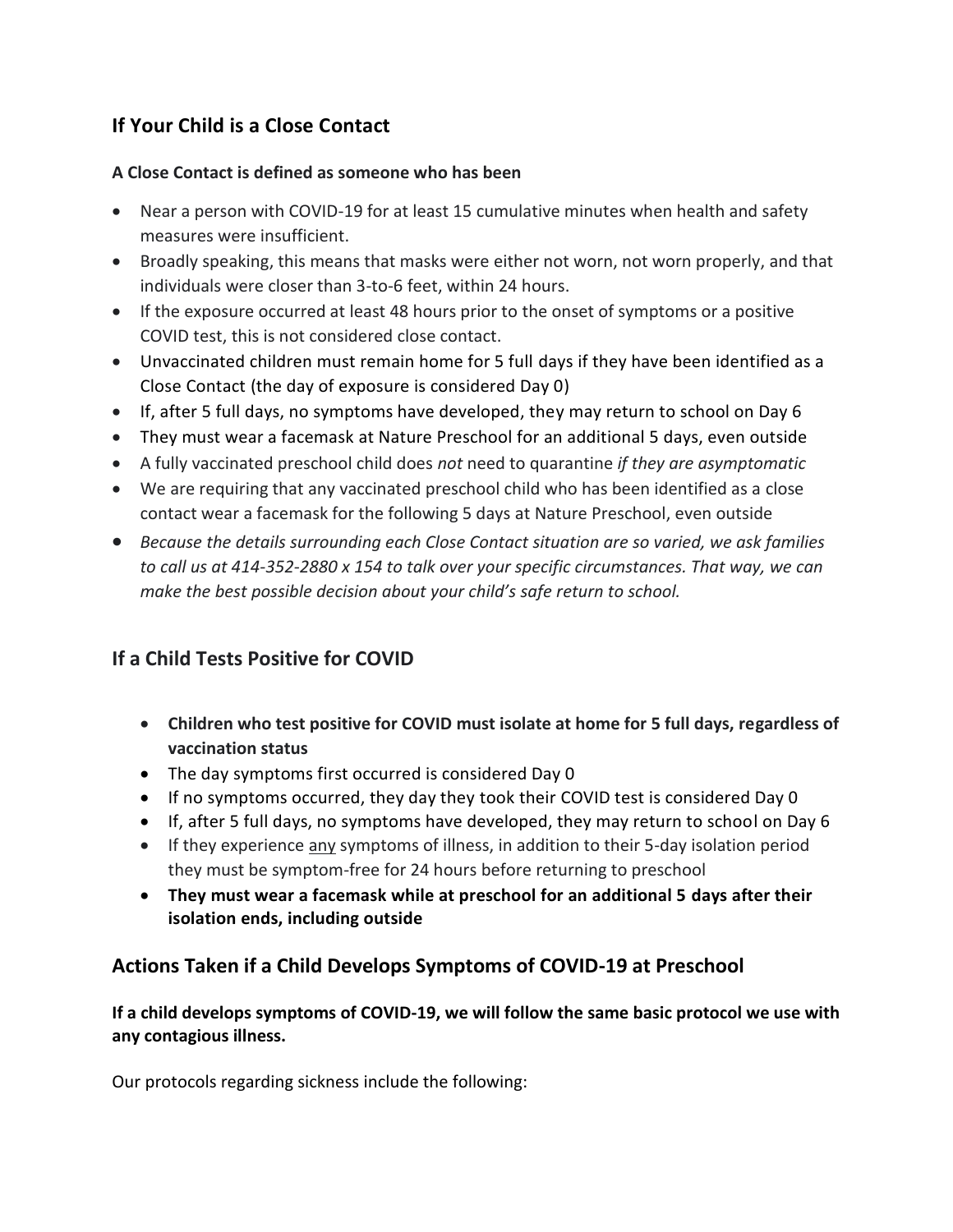- Remove the child from their group and relocate them to an isolated area with a member of staff.
- Call the parent/guardian to pick the child up
- Report the event to the Preschool Director

### **In Case Someone in the Preschool Tests Positive for COVID**

- If a teacher or child in our program tests positive for COVID, we will notify all families in that class if we determine that anyone is at risk of exposure. We will share information regarding the individual's classroom but will not identify the individual by name.
- We are required to notify the Wisconsin Department of Children and Families of any positive case in our school within 24 hours
- Parents must inform us if their child tests positive for COVID-19 so that we may determine if anyone else at preschool was exposed
- The North Shore Health department will contact us if anyone in our school tests positive based on the information they receive through their database

### **Nature as Our Classroom**

Our best mitigation against COVID is to remain outside as much as possible. We will follow an all-outdoor, Forest Kindergarten model and will only go indoors if outdoor conditions are hazardous (for example, when there is lightning, or the Real Feel temperature is in the single digits/below zero). School may be canceled when local outbreaks are high and outdoor temperatures are dangerously cold.

## **How Parents and Caregivers Can Support our Program**

- Be kind. We are all struggling with this pandemic in different ways
- Have your child use the bathroom before class starts
- Make sure they have everything they need to remain warm and waterproof
- Serve your child a healthy breakfast or lunch prior to class, which includes protein
- Label everything with your child's name, including water bottles and facemasks
- Please read our school emails and sign up for our REMIND texts to stay informed
- Call us at 414-352-2880 x 154 to report your child's absence. Please do not email us to report a child absence as we do not check email until after attendance is taken
- $\bullet$  Keep your child home when sick

## **Tuition Refunds in case of School Closure**

• In the case of a mandatory school closure by order of the North Shore Health Department, preschool tuition for missed school days will be refunded